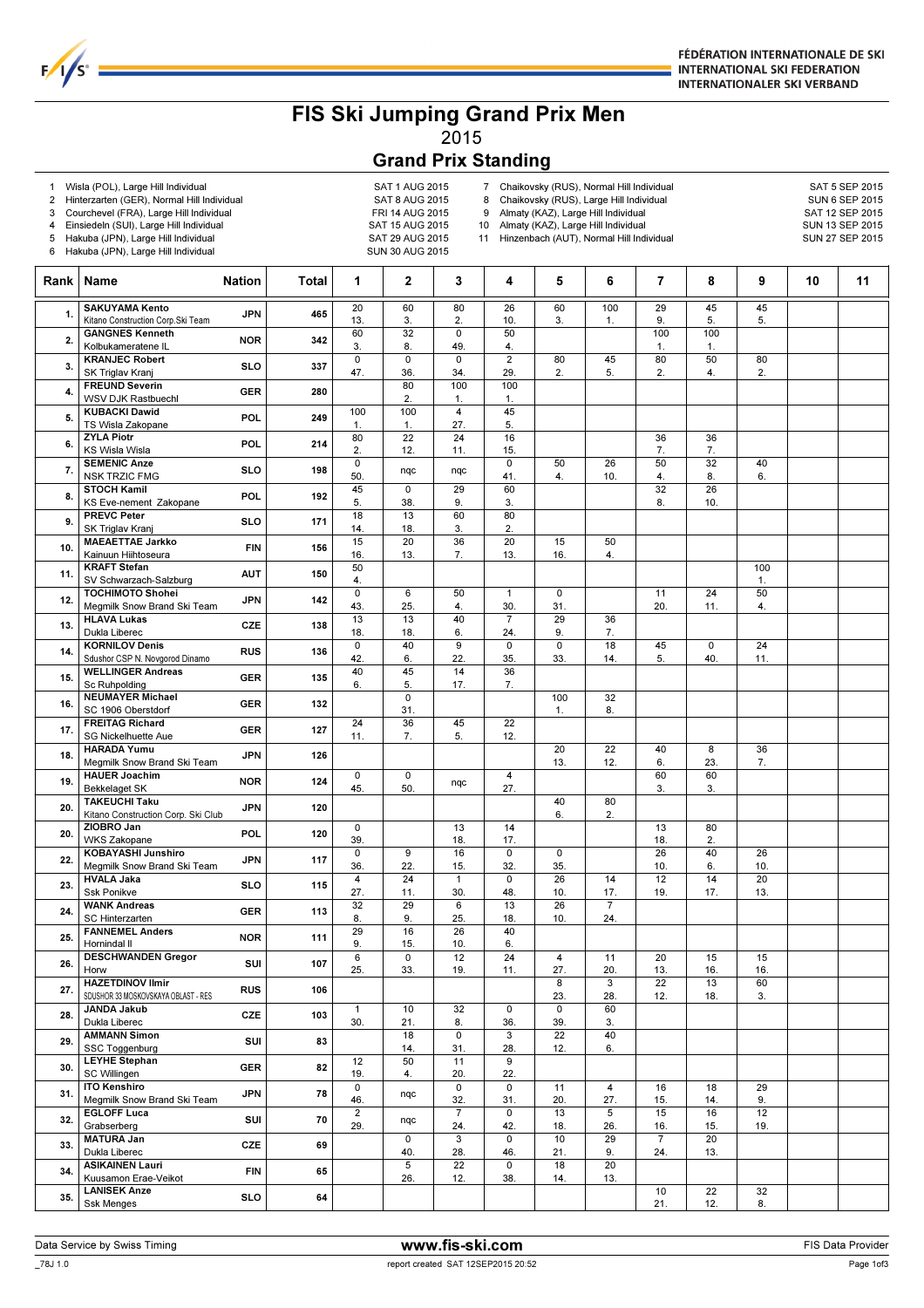## FIS Ski Jumping Grand Prix Men 2015 Grand Prix Standing

| Rank | Name                                                          | <b>Nation</b> | Total                   | 1                     | $\mathbf{2}$                   | 3                     | 4                     | 5                              | 6         | $\overline{7}$        | 8                     | 9                   | 10 | 11 |
|------|---------------------------------------------------------------|---------------|-------------------------|-----------------------|--------------------------------|-----------------------|-----------------------|--------------------------------|-----------|-----------------------|-----------------------|---------------------|----|----|
| 36.  | <b>KASAI Noriaki</b><br>Tsuchiya Home Ski Team                | <b>JPN</b>    | 56                      |                       |                                |                       |                       | 32<br>8.                       | 24<br>11. |                       |                       |                     |    |    |
| 37.  | <b>ITO Daiki</b>                                              | <b>JPN</b>    | 53                      |                       |                                |                       |                       | 45                             | 8         |                       |                       |                     |    |    |
| 37.  | Megmilk Snow Brand Ski Team<br><b>VASSILIEV Dimitry</b>       | <b>RUS</b>    | 53                      |                       |                                |                       |                       | 5.                             | 23.       | 24                    | 29                    |                     |    |    |
|      | Ufa Dinamo<br><b>DEZMAN Nejc</b>                              |               | 52                      | 0                     |                                |                       |                       | 36                             | 16        | 11.                   | 9.                    |                     |    |    |
| 39.  | SK Triglav Kranj<br><b>SJOEEN Phillip</b>                     | <b>SLO</b>    |                         | 49.<br>$\overline{7}$ | nqc<br>15                      | nqc                   | nqc<br>29             | 7.                             | 15.       |                       |                       |                     |    |    |
| 40.  | <b>Bekkelaget Sk</b><br><b>EISENBICHLER Markus</b>            | <b>NOR</b>    | 51                      | 24.<br>16             | 16.<br>0                       | nqc<br>15             | 9.<br>0               | 3                              | 15        |                       |                       |                     |    |    |
| 41.  | <b>TSV Siegsdorf</b>                                          | <b>GER</b>    | 49                      | 15.                   | 39.                            | 16.                   | 50.                   | 28.                            | 16.       |                       |                       |                     |    |    |
| 42.  | <b>MAKSIMOCHKIN Mikhail</b><br>Sdushor CSP N. Novgorod Dinamo | <b>RUS</b>    | 45                      | nqc                   | 3<br>28.                       | 0<br>36.              | $\mathbf 0$<br>36.    | 9<br>22.                       | 13<br>18. | 6<br>25.              | 3<br>28.              | 11<br>20.           |    |    |
| 43.  | <b>MURANKA Klemens</b><br>TS Wisla Zakopane                   | POL           | 42                      | 14<br>17.             |                                | 0<br>39.              | 11<br>20.             |                                |           | 8<br>23.              | 9<br>22.              |                     |    |    |
| 44.  | <b>PUNGERTAR Matjaz</b><br><b>SSK Menges</b>                  | <b>SLO</b>    | 40                      |                       |                                |                       |                       | $\overline{7}$<br>24.          | 0<br>32.  | $\overline{5}$<br>26. | 12<br>19.             | 16<br>15.           |    |    |
| 44.  | <b>DAMJAN Jernej</b><br>SSK Sam Ihan                          | <b>SLO</b>    | 40                      |                       |                                |                       |                       | $\mathbf{1}$<br>30.            | 10<br>21. | 9<br>22.              | 10<br>21.             | 10<br>21.           |    |    |
| 46.  | <b>OLLI Harri</b>                                             | <b>FIN</b>    | 39                      | $\mathsf 0$           | nqc                            | nqc                   | $\mathbf 0$           | 16                             | 9         |                       |                       | 14                  |    |    |
| 47   | Ounasvaara Ski Club<br><b>KLUSEK Bartlomiej</b>               | POL           | 36                      | 33.<br>36             | 0                              |                       | 45.                   | 15.                            | 22.       |                       |                       | 17.                 |    |    |
|      | <b>LKS Klmczok Bystra</b><br><b>KOT</b> Maciej                |               |                         | 7.<br>22              | 32.<br>14                      |                       |                       |                                |           |                       |                       |                     |    |    |
| 47.  | AZS Zakopane<br><b>ASCHENWALD Philipp</b>                     | POL           | 36                      | 12.                   | 17.                            | 18                    | 18                    |                                |           |                       |                       |                     |    |    |
| 47.  | SC Mayerhofen-Tirol<br><b>VELTA Rune</b>                      | <b>AUT</b>    | 36                      | $\mathsf 0$           | 26                             | 14.<br>0              | 14.<br>9              |                                |           |                       |                       |                     |    |    |
| 50.  | Lommedalen II                                                 | <b>NOR</b>    | 35                      | 41.                   | 10.                            | 44.                   | 22.                   |                                |           |                       |                       |                     |    |    |
| 50.  | <b>SCHIFFNER Markus</b><br>UVB Hinzenbach-Oberoesterreich     | <b>AUT</b>    | 35                      |                       | $\mathbf 0$<br>43.             | 20<br>13.             | 15<br>16.             |                                |           |                       |                       |                     |    |    |
| 52.  | <b>POPPINGER Manuel</b><br>SV Innsbruck-Bergisel-Tirol        | <b>AUT</b>    | 33                      | 3<br>28.              | $\overline{7}$<br>24.          | 10<br>21.             | $\overline{5}$<br>26. |                                |           |                       |                       | 8<br>23.            |    |    |
| 53.  | <b>KOFLER Andreas</b><br>SV Innsbruck-Bergisel-Tirol          | <b>AUT</b>    | 32                      |                       | $\mathsf 0$<br>37.             | nqc                   | 32<br>8.              |                                |           |                       |                       |                     |    |    |
| 54.  | <b>CHOI Seou</b><br><b>High1 Resort</b>                       | <b>KOR</b>    | 30                      | nqc                   | 0<br>34.                       | 0<br>35.              |                       | 12<br>19.                      | 12<br>19. | $\mathbf 0$<br>34.    | 6<br>25.              | ijc                 |    |    |
| 55.  | <b>KAELIN Pascal</b>                                          | SUI           | 28                      | nqc                   | 0                              | 0                     | 0                     | 6                              | 0         | 4                     | 0                     | 18                  |    |    |
| 55.  | Einsiedeln<br><b>DESCOMBES SEVOIE Vincent</b>                 | FRA           | 28                      | 10                    | 40.<br>$\overline{\mathbf{4}}$ | 40.<br>8              | 33.<br>6              | 25.                            | 31.       | 27.                   | 35.                   | 14.                 |    |    |
| 57.  | Douanes - Chamonix<br><b>KOUDELKA Roman</b>                   | CZE           | 26                      | 21.<br>26             | 27.                            | 23.                   | 25.                   |                                |           |                       |                       |                     |    |    |
|      | LSK Lomnice nad Popelkou<br><b>DIETHART Thomas</b>            |               |                         | 10.<br>8              | $\mathbf{1}$                   | 0                     | 12                    |                                |           |                       |                       | 3                   |    |    |
| 58.  | UVB Hinzenbach-Oberoesterreich<br><b>FETTNER Manuel</b>       | <b>AUT</b>    | 24                      | 23.                   | 30.                            | 37.                   | 19.                   |                                |           |                       |                       | 28.<br>22           |    |    |
| 59.  | SV Innsbruck-Bergisel-Tirol<br><b>KRAUS Marinus</b>           | AUT           | 22                      | 0                     | 0                              |                       |                       | 14                             | 6         |                       |                       | 12.                 |    |    |
| 60.  | <b>Wsv Oberaudorf</b>                                         | <b>GER</b>    | 20                      | 33.                   | 45.                            |                       |                       | 17.                            | 25.       |                       |                       |                     |    |    |
| 60.  | SHIMIZU Reruhi<br>Megmilk Snow Brand Ski Team                 | <b>JPN</b>    | 20                      | nqc                   | $\overline{2}$<br>29.          | nqc                   | 10<br>21.             | $\overline{\mathbf{c}}$<br>29. |           | $\mathsf 0$<br>35.    | 5<br>26.              | $\mathbf{1}$<br>30. |    |    |
| 62.  | <b>KLIMOV Evgeniy</b><br>Dinamo Perm                          | <b>RUS</b>    | 18                      |                       |                                |                       |                       |                                |           | 18<br>14.             |                       |                     |    |    |
| 63.  | <b>BJOERENG Joacim Oedegaard</b><br>Roeykenhopp               | <b>NOR</b>    | 14                      |                       |                                |                       |                       |                                |           | 14<br>17.             | 0<br>31.              |                     |    |    |
| 64.  | <b>BOYARINTSEV Vladislav</b><br>Saint-Petersburg KOR1 Dinamo  | <b>RUS</b>    | 13                      | nqc                   | $\mathbf 0$<br>47.             | 0<br>46.              | nqc                   |                                |           | $\mathbf 0$<br>32.    |                       | 13<br>18.           |    |    |
| 64.  | <b>HAYBOECK Michael</b>                                       | <b>AUT</b>    | 13                      | $\mathbf 0$           | 13                             | 0                     | $\overline{0}$        |                                |           |                       |                       |                     |    |    |
| 66.  | UVB Hinzenbach-Oberoesterreich<br><b>LARINTO Ville</b>        | FIN           | 12                      | 31.<br>5              | 18.                            | 33.                   | 34.                   |                                |           |                       |                       | $\overline{7}$      |    |    |
| 67.  | Lahden Hiihtoseura<br><b>HAJEK Antonin</b>                    | CZE           | 11                      | 26.<br>0              |                                | 0                     |                       |                                |           | 0                     | 11                    | 24.                 |    |    |
|      | Dukla Liberec<br><b>AHONEN Janne</b>                          |               |                         | 38.<br>11             | nqc                            | 42.                   | nqc                   |                                |           | 42.                   | 20.                   |                     |    |    |
| 67.  | Lahden Hiihtoseura<br><b>HULA Stefan</b>                      | <b>FIN</b>    | 11                      | 20.<br>9              |                                |                       |                       |                                |           |                       |                       |                     |    |    |
| 69.  | KS Eve-nement Zakopane                                        | POL           | 9                       | 22.                   |                                |                       |                       |                                |           |                       |                       |                     |    |    |
| 69.  | <b>BRESADOLA Davide</b><br>C.S. Esercito                      | <b>ITA</b>    | 9                       | 0<br>37.              | nqc                            | 0<br>45.              | nqc                   |                                |           |                       |                       | 9<br>22.            |    |    |
| 69.  | <b>POLASEK Viktor</b><br>Sk Nove mesto na morave              | CZE           | 9                       |                       |                                |                       |                       |                                |           | $\overline{2}$<br>29. | $\overline{7}$<br>24. |                     |    |    |
| 72.  | <b>TANDE Daniel-Andre</b><br>Kongsberg If                     | <b>NOR</b>    | 8                       | 0<br>35.              | 8<br>23.                       | nqc                   | nqc                   |                                |           |                       |                       |                     |    |    |
| 73.  | <b>SATO Yukiya</b><br>Megmilk Snow Brand Ski Team             | <b>JPN</b>    | $\overline{\mathbf{r}}$ | nqc                   | nqc                            | $\overline{2}$<br>29. | nqc                   | 5<br>26.                       |           |                       |                       |                     |    |    |
| 74.  | <b>WENIG Daniel</b>                                           | GER           | 6                       |                       | nqc                            |                       |                       |                                |           |                       |                       | 6                   |    |    |
| 75.  | SK Berchtesgaden<br><b>ZHAPAROV Radik</b>                     | KAZ           | 5                       | nqc                   | nqc                            | nqc                   |                       |                                |           |                       |                       | 25.<br>5            |    |    |
| 75.  | Shvsm Dinamo<br><b>LAMY CHAPPUIS Ronan</b>                    |               | 5                       | 0                     | $\mathbf 0$                    | 5                     | 0                     |                                |           |                       |                       | 26.                 |    |    |
|      | Bois D'amont                                                  | <b>FRA</b>    |                         | 48.                   | 43.                            | 26.                   | 49.                   |                                |           |                       |                       |                     |    |    |